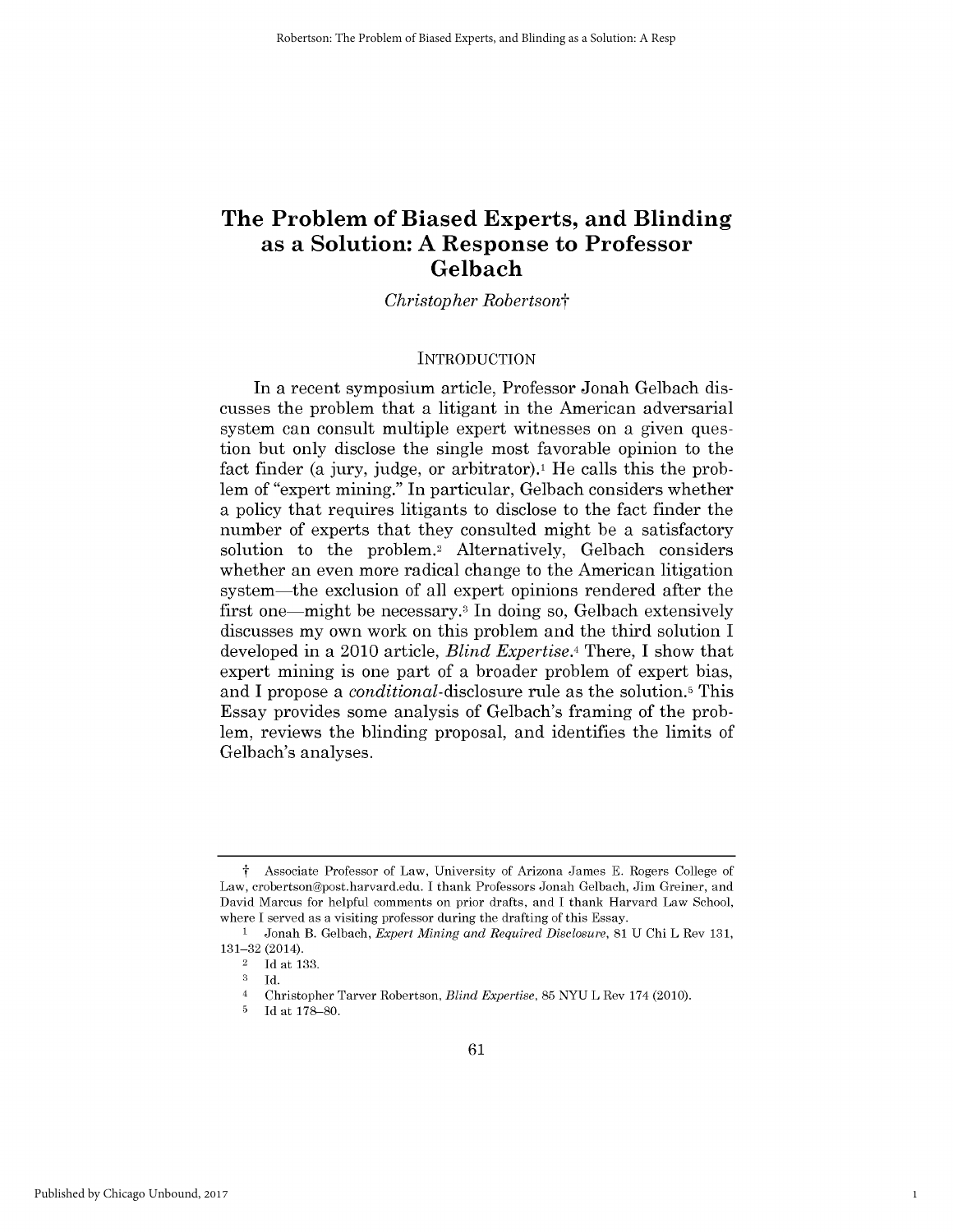## *The University of Chicago Law Review Dialogue* **62 [81:61**

## **I.** EXPERT **MINING AS ONE MECHANISM** OF **SELECTION BIAS**

Professor Gelbach draws an analogy from the tactic of an expert conducting multiple soil-sample tests and then reporting only the favorable results (which he calls "individual data mining") to the tactic of litigants consulting multiple experts but designating only one for testimony (which he calls "expert mining").6 Gelbach argues that the two tactics have "the same statistical properties," since either one can allow a party to produce a favorable result that may mislead a fact finder.7

However, these two practices have quite different epistemic, economic, and strategic properties. First, unlike the results of a valid scientific test, the likely opinions of an expert witness can often be reliably predicted **by** lawyers prior to consulting the expert. This is because expert witnesses have track records-from prior work with specific attorneys, attorney and expert word of mouth, advertisements in particular media (for example, plaintiffs' bar magazines), reports of published cases and jury verdicts, publications, and professional affiliations. Accordingly, in many fields of expertise, experts tend to be identified as proplaintiff or pro-defendant, with reliable track records for producing opinions for one side or the other.8

Second, the cost profile is quite different. **A** given expert can presumably perform an additional soil test at little or no marginal cost. In contrast, it is much more expensive for a litigant to hire another expert to render a new opinion. Expert opinions have onerous startup costs, because experts and attorneys each charge hundreds of dollars per hour. **A** new expert will require several hours to learn the background facts of the case and to be directed **by** the attorneys toward the appropriate legal question before performing whatever research, tests, and analyses may be required to actually form an opinion, which can then be communicated back to the attorney, who must then evaluate its favorability. This process consumes both expert time and attorney time. These costs per expert impede the strategy of expert mining, limiting its practicability.

**<sup>6</sup> Id** at **135-36.**

**<sup>7</sup> Id.**

**<sup>8</sup>**See, for example, Aaron **S.** Kesselheim and David M. Studdert, *Characteristics of Physicians Who Frequently Act as Expert Witnesses in Neurologic Birth Injury Litigation,* **108** Obstetrics **&** Gynecology **273, 275 (2006)** (showing that only 21 percent of frequent experts in neurologic birth injury cases "approached an even split of their caseload between plaintiffs and defendants").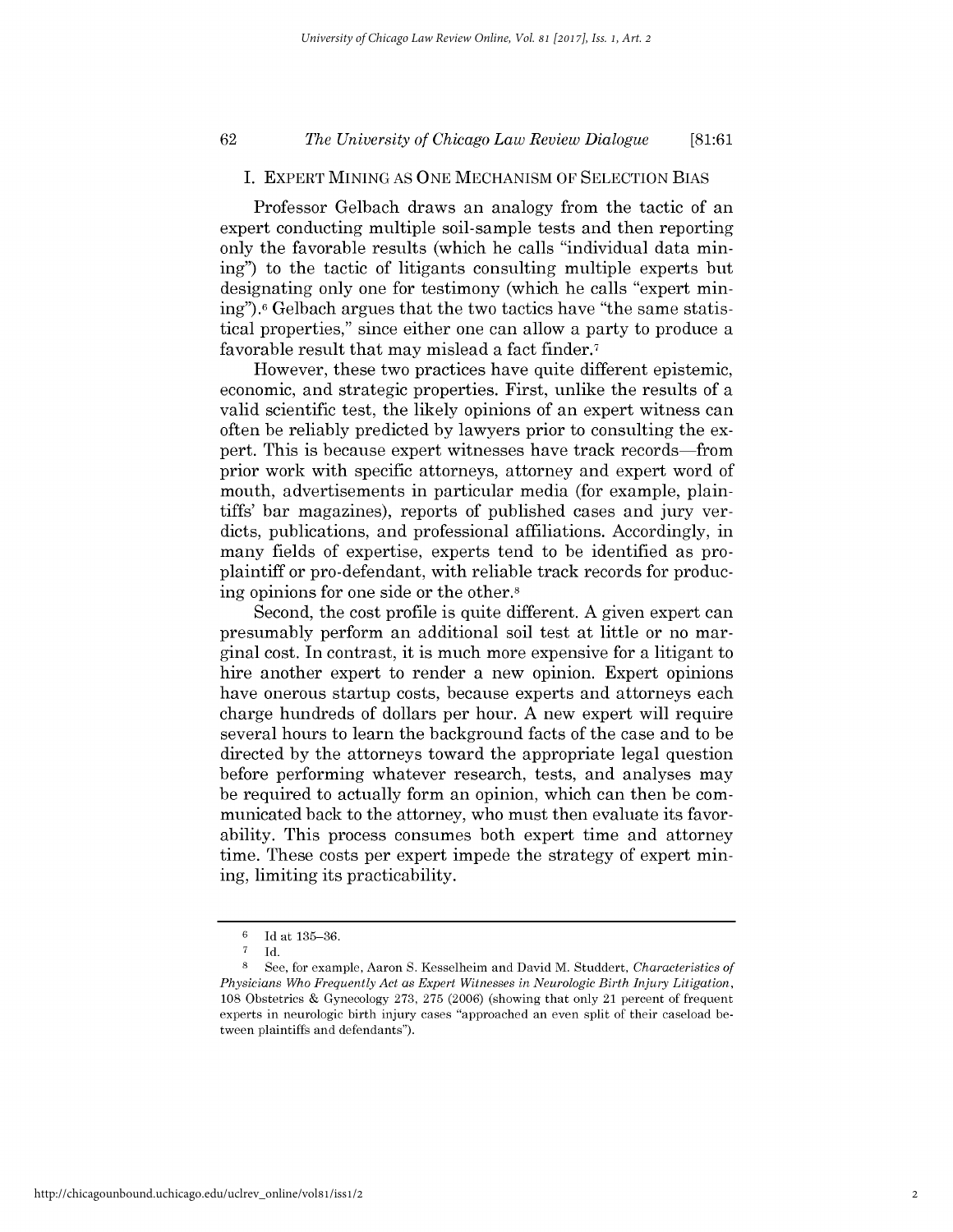Finally, expert mining is somewhat risky. Gelbach himself notes that, with regard to expert mining, "what little case law exists is mixed."9 Indeed, he argues that it is "an open question whether the Rules as written allow discovery of nontestifying experts' identities."1o In my view, the attorney work product protections are quite substantial." However, there is still some risk to a litigant that an expert-mining strategy will be revealed and thereby used against the litigant at trial.

Thus, for all these reasons, a competent attorney often does not draw randomly from the field of potential expert witnessesplanning to simply draw again **if** the first one is unfavorable-as that strategy would be wasteful and slightly risky. Instead, she handpicks the one expert that is most likely to render a favorable opinion, either because that expert is known to have strong priors that tend to favor the litigant's side or because the expert is known to be the most malleable to that litigant. As long as a biased, malleable, or fair-but-luckily-favorable expert can be found on the first try, a litigant can proceed to mislead the jury.

In this way, the analogy from the real world of expert witnesses to data mining is rather weak, or perhaps applicable only in a specialized set of cases in which the foregoing issues do not arise. Accordingly, the potential reforms Gelbach considersdisclosure of the number of experts consulted or a proscription on subsequent opinions-are both rather weak solutions. Under either regime, a competent attorney could still handpick a favorable and unrepresentative expert on her first draw.

Instead, as **I** argued in 2010, the broader concept of selection bias provides a stronger framework for thinking about the epistemological and strategic issues in this domain.12 Regardless of whether it is through a mechanism of handpicking and shaping one expert or mining through multiple opinions, the impact on the fact finder is the same. The ultimate judgment will be based on the disclosed sample of unrepresentative expert opinions rather than the population of all opinions that were rendered or could have been rendered through an unbiased sampling process. **A** fact finder may thus be misled **by** the revealed opinions, making false inferences about the state of knowledge in a given field.

**<sup>9</sup>** Gelbach, **81 U** Chi L Rev at **132** (cited in note **1).**

**<sup>10</sup> Id** at **135.**

**<sup>11</sup>**See Robertson, **85 NYU** L Rev at 210, **213 &** n **178** (cited in note 4).

<sup>12</sup>**Id** at 184-85.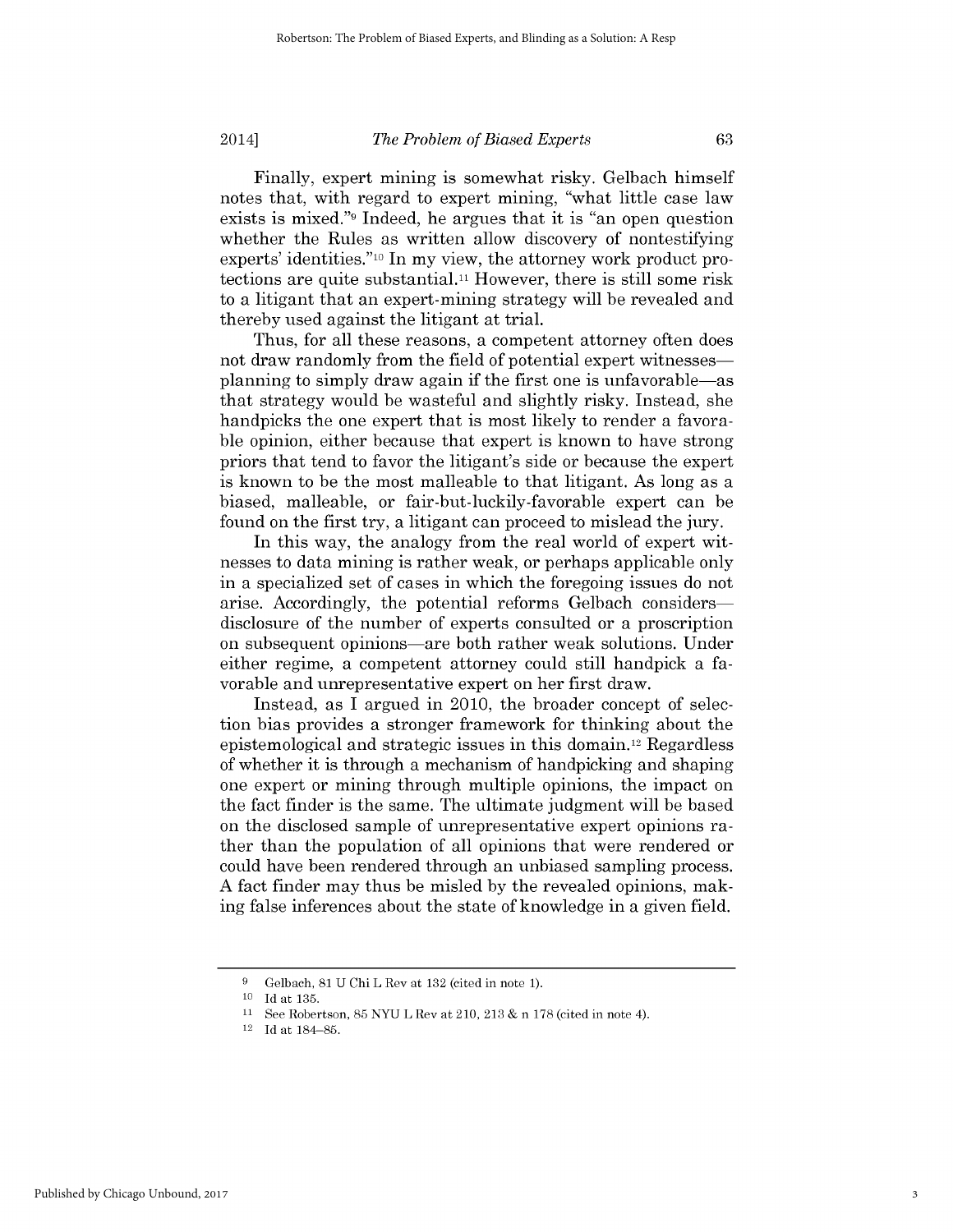*The University of Chicago Law Review Dialogue* 64 **[81:61**

To be sure, the adversarial process does not solve this problem, because in any given case it reveals two disagreeing experts, which overrepresents whichever side is in the minority of expert opinion. **A** more robust solution is required.

#### **II.** THE **BLINDED-EXPERT** PROTOCOL

The blinded-expert protocol solves the selection bias problem and the malleability problem. (In *Blind Expertise, I* explained the malleability problem in terms of "affiliation bias" and "compensation bias."13). Under this protocol, either litigant may unilaterally and confidentially decide whether to utilize an intermediary between itself and its potential expert witness. **If** the litigant chooses to pay in advance for such a blinded-expert opinion, the blinding intermediary would select an expert witness in an unbiased way. One way to perform this selection would be to choose randomly from a prescreened list of competent experts. To further prevent the expert from being manipulated **by** the litigant, the intermediary would ensure that the expert renders an opinion on the case without knowing which litigant requested the opinion. This would solve the problem of expert malleability.

Laboratory experiments have shown that this reform **im**proves experts' credibility with the fact finder, yielding more favorable outcomes at trial for litigants that choose this option.14 A litigant's use of a blinded expert is thus likely to drive a more favorable settlement, making it a rational strategy, which also happens to improve litigation accuracy and legitimacy.

Most pertinent to Professor Gelbach's analysis, the blindexpert protocol includes a conditional-disclosure rule. **If** the opinion turns out to be unfavorable, the litigant need not **dis**close that opinion at all, and may instead proceed with a traditional unblinded expert (or settle the case). Allowing litigants to retain discretion about whether to disclose the expert opinion minimizes the risk of blinding to the litigant, making it more likely to be utilized in a system dependent on the choices of rational actors.

Nonetheless, *if* a litigant receives a favorable blinded-expert opinion *and* proposes to use it at trial, the litigant would be

**<sup>13</sup> Id** at 184-88.

<sup>14</sup> Christopher T. Robertson and David V. Yokum, *The Effect of Blinded Experts on Juror Verdicts, 9* **J** Empirical Legal Stud **765, 786** (2012).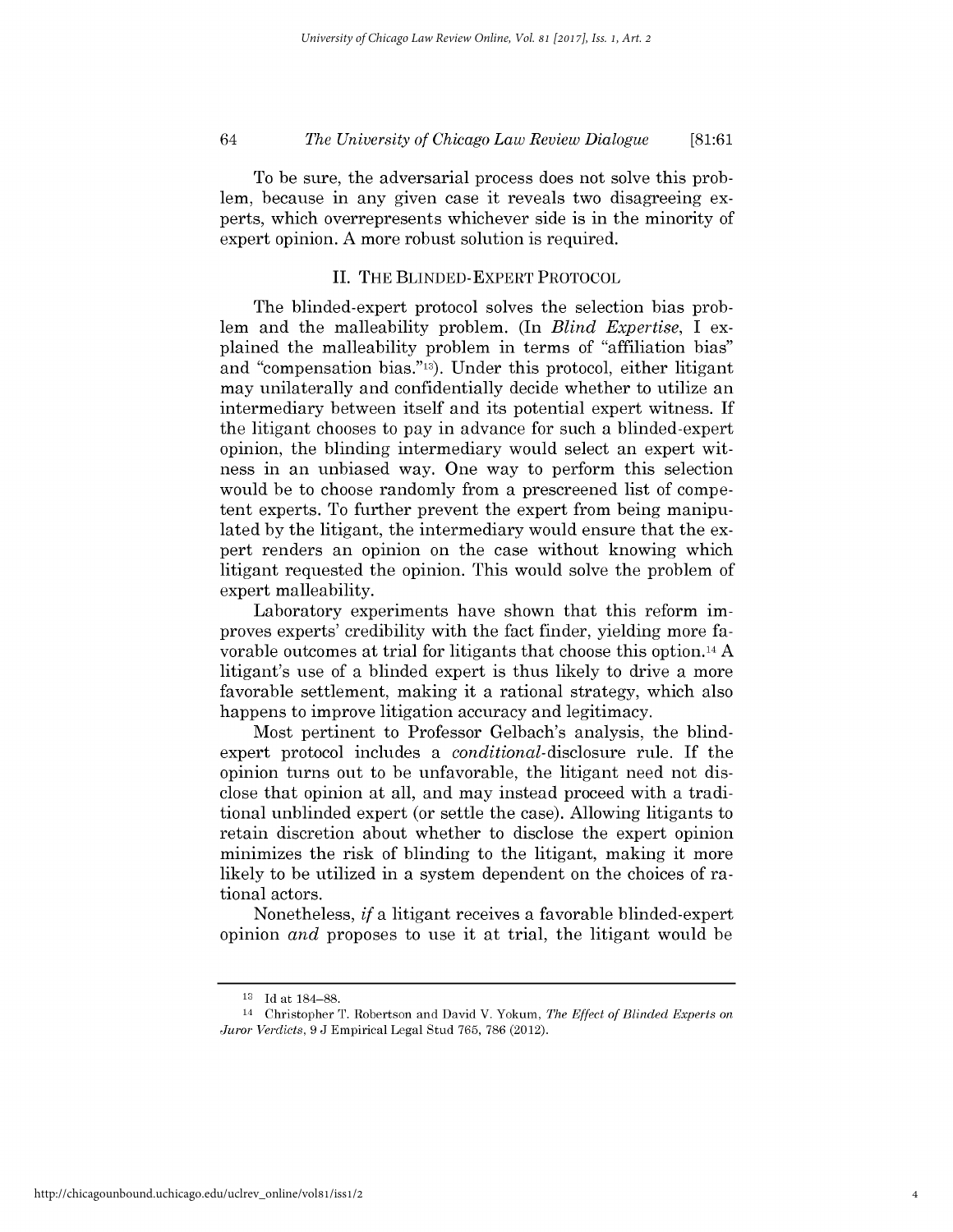required *to* disclose all the other blinded opinions that it procured on the given question. **A** primary advantage of this reform is that it does not require any changes to rules of evidence or procedure; the disclosure mandate is already implicit in the waiver provisions around the attorney work product doctrine.<sup>15</sup> In short, litigants would not be allowed to claim that their expert was unbiased while also exploiting a selection bias.

Ultimately, Gelbach agrees that this disclosure mechanism would work: "a well-crafted cross-examination would undermine the credibility of the adversary's expert evidence when many experts are consulted. This would at least reduce the incentive to use expert mining."16 Notice that there are two dynamics at play here. Ex post, the disclosure rule prevents the fact finder from being misled **by** the expert-mining tactic, because the fact finder can discount the favorable blinded opinion in light of the unfavorable blinded opinions. Thus, the reliability of the blinding mechanism is preserved as it prevents a selection bias. As Gelbach writes, "To the extent that additional *fully disclosed* expert testimony increases the fact finder's information, we can expect a beneficial increase in accuracy."<sup>17</sup>

Ex ante, the disclosure rule also reduces the incentive for litigants to undertake expert mining within the blinding system. Conditional upon getting an unfavorable initial blinded-expert opinion, the litigant faces a choice between (a) reverting back to the traditional litigation process with an unblinded expert (hiding the unfavorable blinded opinion in attorney work product protections); or **(b)** taking another unbiased draw from the blindedexpert pool, in the hope that the second blinded expert will disagree with the first **(if** so,both opinions will then be presented to the fact finder). Option **(b)** would generally be unattractive to litigants, because the second expert opinion has a cost, and it **is** unlikely to disagree with the first opinion (assuming that the blinded experts have a modicum of accuracy).18 Most importantly, even **if** the second blinded expert disagrees with the first, a pair of counterpoised blinded experts would not be very persuasive to

Published by Chicago Unbound, 2017

**<sup>15</sup>**See Robertson, **85 NYU** L Rev at 211-12 **&** nn **175, 176** (cited in note 4).

**<sup>16</sup>**Gelbach, **81 U** Chi L Rev at 145 (cited in note **1).**

**<sup>17</sup> Id** at **133.**

**<sup>18</sup>**The first blinded opinion has epistemic content for the litigant himself. Assuming that issues in litigation have truth values, which can be detected reliably **by** blinded experts, the first blinded-expert opinion is the litigant's best evidence of what a second blinded expert would say. Thus, a first unfavorable opinion portends a second unfavorable opinion, making the expert-mining strategy unattractive.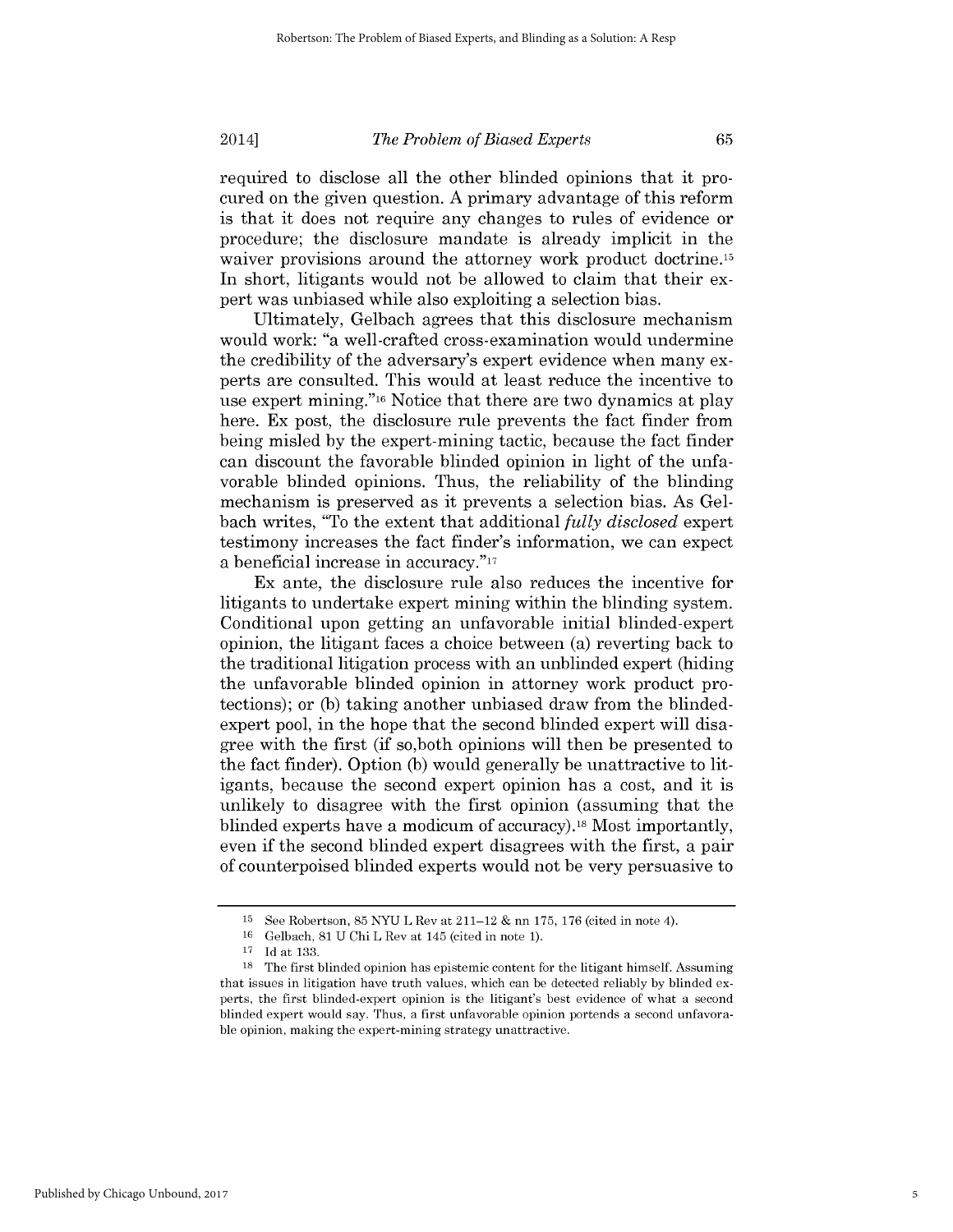## *The University of Chicago Law Review Dialogue* **66 [81:61**

the fact finder, particularly compared to a single unblinded expert who could be hired instead under option (a).

Thus, **if** a litigant's first blinded expert provides an unfavorable opinion, the litigant is likely to revert back to option  $(a)$  the traditional litigation process with unblinded experts-or settle the case. Expert mining is unlikely to occur within the blinding system given the conditional-disclosure rule that **I** have specified. Thus, the testimony of a blinded expert will be a strong signal to the truth, one that largely solves the expertmining problem as an instance of the broader problem of expert bias.

#### III. THE RELIABILITY OF BLINDED EXPERTS

Professor Gelbach takes issue with some of this analysis.<sup>19</sup> Analogizing to the false positives and false negatives of soil tests, Gelbach supposes that each expert witness likewise has *two* rates of error, depending on whether he renders positive or negative opinions.20 For such scientific tests, the rates of error can be determined **by** running the tests repeatedly on cases with known truth. Gelbach further seems to assume that the litigation fact finder has prior knowledge about divergent error rates and thus will discount certain opinions as less reliable, depending on their substance.21 Gelbach argues that, **if** a litigant knew about the fact finder's prior belief about this disparity in the two error rates, then the conditional-disclosure rule might not deter

**<sup>19</sup>** Gelbach asserts that "Robertson is mistaken in suggesting that there is 'No Signal' sent to the fact finder when each party introduces blinded-expert evidence in its favor." Gelbach, **81 U** Chi L Rev at 141-42 (cited in note **1).** Gelbach here cites **to** another part of my paper where, for exegetical purposes, **I** postulated that a given sort of blinded expert might have a (single) error rate (say, **5** percent), and then demonstrated how adversarial use of the blinding procedure could dramatically reduce the rate of errors. **Id** at 142 n 42, citing Robertson, **85 NYU** L Rev at **217** (cited in note 4). In rare cases in which each side procures a blinded opinion that is favorable to that side, the fact finder would receive two disagreeing blinded-expert opinions. From the perspective of the analyst, the blind procedure thus produces no signal on net and thus cannot lead the fact finder astray. This adversarial use of the blinded procedure is one of its virtues compared to a single court-appointed expert.

<sup>20</sup>The analogy is to a "soil test on uncontaminated soil." Gelbach, **81 U** Chi L Rev at **136** (cited in note **1).** Gelbach is correct to observe that "[e]ven two test results pointing in opposite directions can be very informative, *if* the [known] probabilities of false negatives and false positives are sufficiently different." **Id** at 141 (emphasis added). The bracketed insert is essential for Gelbach's epistemological point to be true.

<sup>21</sup>**Id.** The blinded-expert protocol does not require such knowledge of the fact finder. It simply requires that the fact finder regard blinded experts as more persuasive than unblinded experts.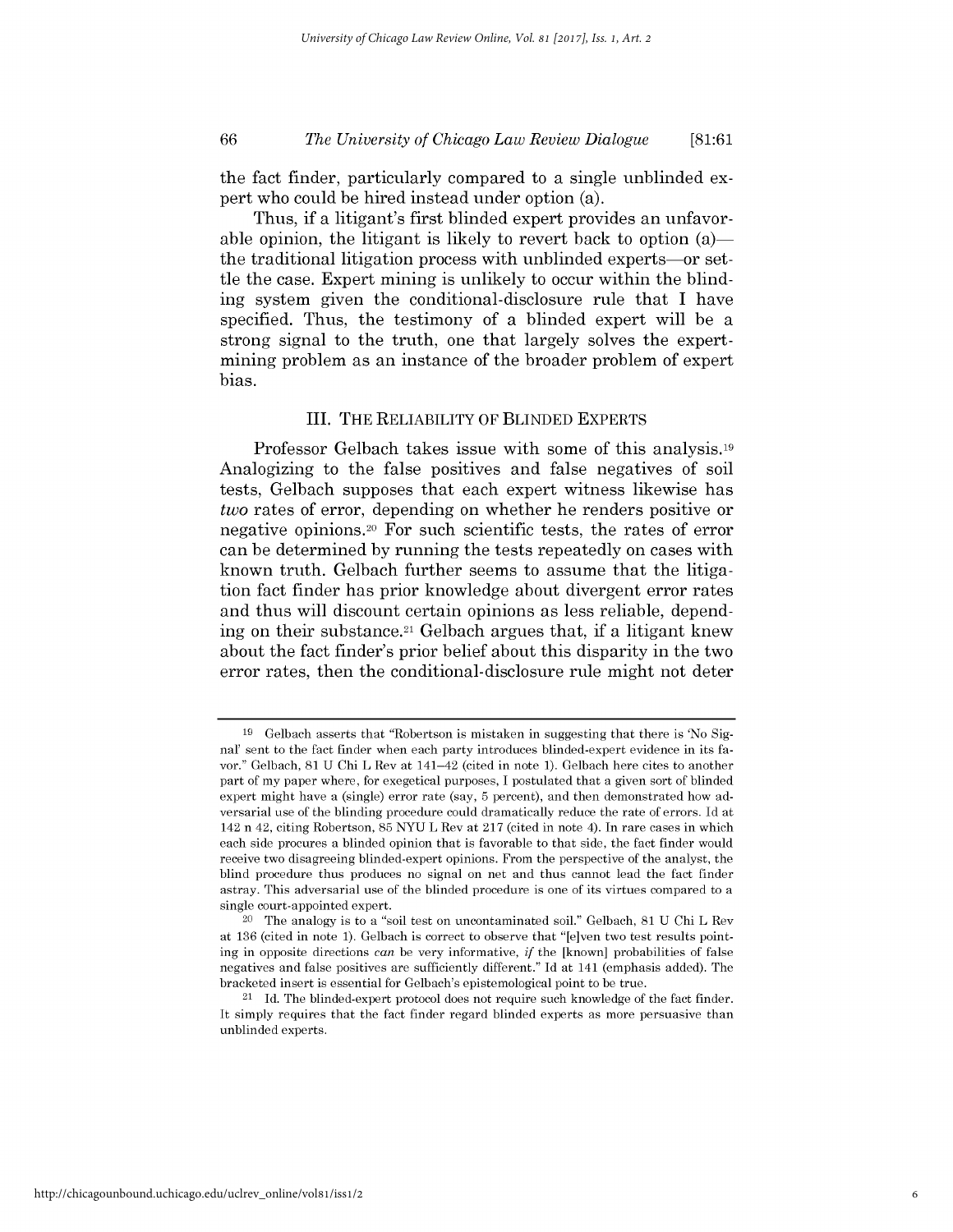a rational litigant from drawing again from the blind-expert pool after receiving a first unfavorable opinion.22 Instead, he would go back to the pool of blinded experts (that is, he would engage in expert mining), hoping for a favorable opinion that would not be fully offset **by** the unfavorable, discounted opinion.23

It bears emphasis that Gelbach and **I** agree that the conditional-disclosure rule in the blinded-expert protocol would nonetheless prevent the tactic from misleading the fact finder.24 As all blinded opinions will be disclosed to the fact finder, there is no selection bias.

However, we apparently disagree on whether expert mining would be likely to occur within the blinded-expert protocol at all. Perhaps there are expert opinions like those that Gelbach has in mind, in which the expert opinion itself has known rates of error that diverge depending on the substance of the opinion (that **is,** its positive or negative character). These cases would be distinct from those in which the expert has made all sorts of discretionary judgments about methods, datasets, samples, and criteria, or is otherwise simply rendering an all-things-considered opinion based on his experience and judgment.25 For such an expert opinion, we do not have reference cases or a history of repeated opinions, which could be used to discern the differential rates of positive and negative errors.

The challenge, then, is to discern whether Gelbach's objection is more than a theoretical possibility and, **if** it is real, whether it constitutes the exception or the rule. Gelbach provides no estimates of the prevalence of the sorts of cases he has in mind. Indeed, a casual survey of common types of expert testimony suggests that it is difficult to find such a case. Consider, for example, the physician in a medical malpractice case who renders an opinion about whether the defendant met the requisite standard of care. Or, consider the physician in the ubiquitous auto-accident case or disability-benefits case, who must evaluate whether the plaintiff is partially or permanently disabled. With these sorts of medical-expert opinions, we have already accounted for a huge proportion of real world cases, and

<sup>22</sup>**Id** at 141-42.

**<sup>23</sup>Id** at 141 ("While Robertson suggests that, in general, required disclosure would be sufficient to eliminate mining of blinded experts, this is too strong a claim.").

<sup>24</sup>See Gelbach, **81 U** Chi L Rev at 145 (cited in note **1).**

**<sup>25</sup>**See id at 147-48 (acknowledging "many other important contexts **...** [in which there is] variation in experts' good-faith opinions regarding subjective matters").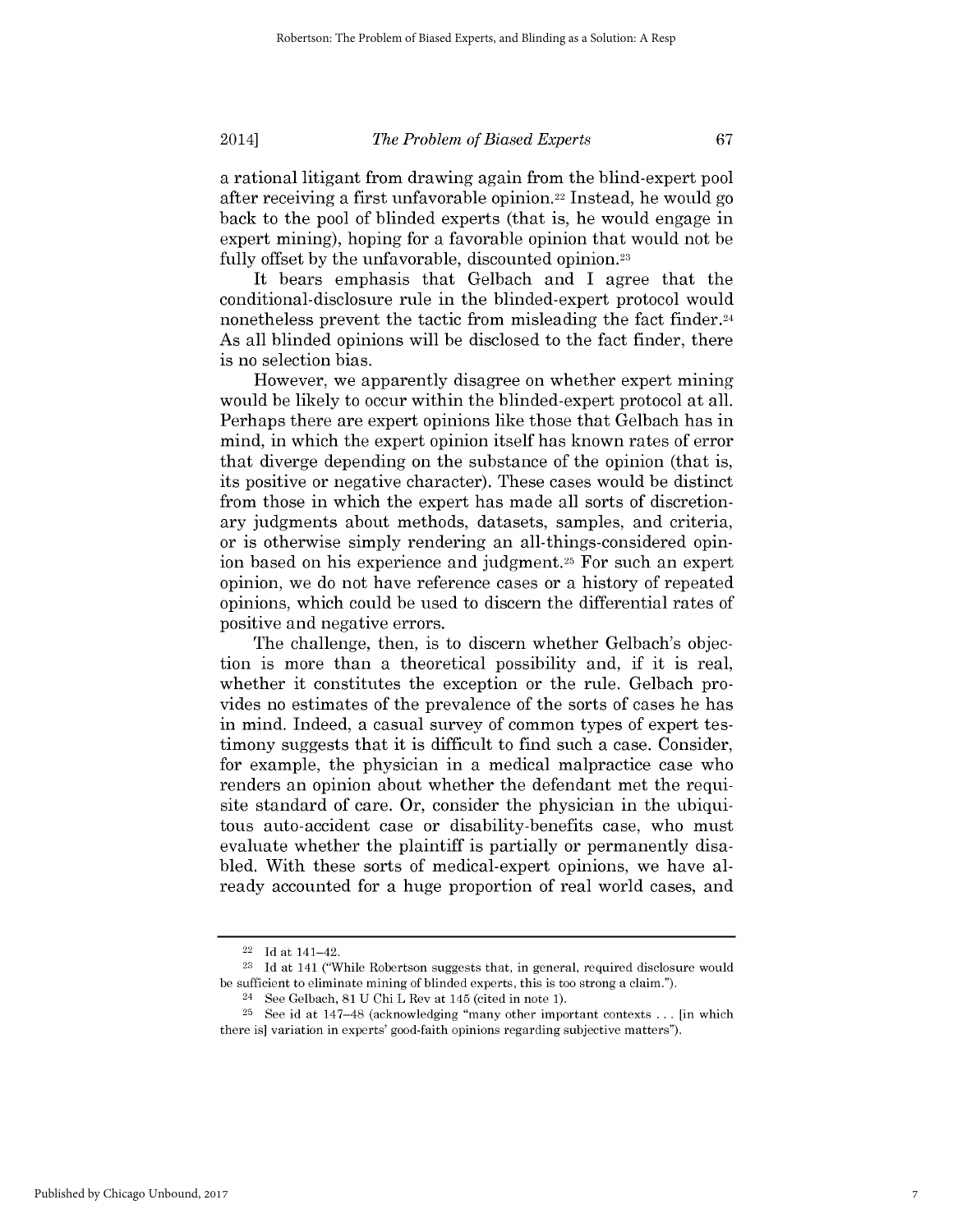## *The University of Chicago Law Review Dialogue* **68 [81:61**

there is no suggestion of known differential rates of false positives and negatives. <sup>26</sup>

Or, consider the economist or accountant who opines about the total amount of damages suffered, scaling them up for inflation and down for the time value of money.<sup>27</sup> Although we have moved into the realm of the numerical, these estimates of a continuous variable (money) also do not seem amenable to Gelbach's notion of positive- and negative-error testing.

There are some domains in which we might expect, or at least hope, that there are known rates of false positives and false negatives.28 For example, fingerprint experts are ubiquitous in criminal litigation and some civil litigation.29 In principle, it would be easy enough to use known cases to create error-rate estimates for fingerprint examiners as a whole, or for a particular examiner in a particular sort of case. (Note the difficulty in even specifying the relevant basis for computed error rates.) However, the profession of fingerprint examiners has largely refused to adopt such scientific methods, preferring instead to insist on infallibility.30 Even **if** the discourse surrounding this sort of expert becomes more sophisticated, there will likely remain dispute about the very validity of error rates themselves.<sup>31</sup> Thus, it is not clear how a fact finder would implement the sort of **dis**counting function that Gelbach has in mind.

**<sup>26</sup>**See Samuel R. Gross, *Expert Evidence,* **1991** Wis L Rev **1113, 1119** ("Half of the experts in our data were medical doctors, and an additional **9%** were other medical professionals-clinical psychologists, rehabilitation specialists, dentists, etc.").

**<sup>27</sup>**See id (noting that experts involved in "various aspects of business and finance" accounted for **11** percent of the experts in the sample).

**<sup>28</sup>**I have suggested elsewhere that in certain fields (such as radiology), the facts of an actual litigation case could itself be reviewed **by** multiple experts and compared against known cases, thereby allowing estimation of something like an error rate for the particular case. Even this method is, however, distinct from suggesting that the expert conveying this information has a knowable error rate. See Daniel **J.** Durand, et al, *Expert Witness Blinding Strategies to Mitigate Bias in Radiology Malpractice Cases: A Comprehensive Review of the Literature, 11* **J** Am Coll Radiology \*3-4 (forthcoming 2014), online at http://www.jacr.org/article/S1546-1440(14)00248-8/abstract (visited July 30, 2014).

**<sup>29</sup>**See **36** Am Jur Proof of Facts **2d 285** *§1* (2014).

**<sup>30</sup>** See *United States v Mitchell,* **365 F3d 215,** 228 **(3d** Cir 2004) (discussing the testimony of Simon Cole, who was critical of the field of fingerprint examination in part because it "did not recognize error rates" but instead attributed all errors to the incompetence or corruption of particular examiners). See also id at **231** (mentioning testimony about "the limited studies performed specifically to establish an error rate for fingerprint identification").

**<sup>31</sup> Id** at **239** ("[T]he existence of any error rate at all seems strongly disputed **by** some latent fingerprint examiners.").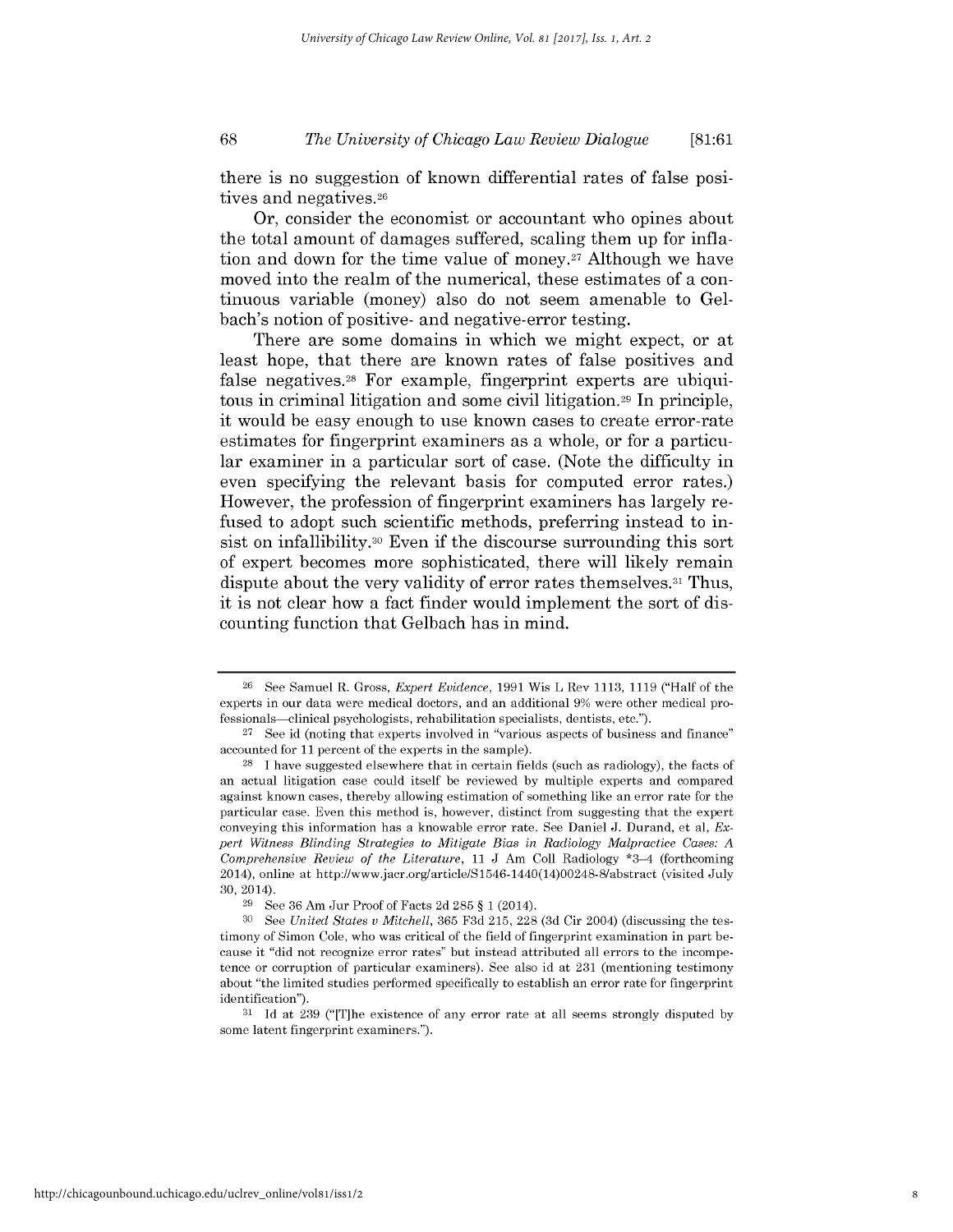**A** more profound point is that, even when an expert uses an objective test with a known rate of error, the human factor often intervenes in ways that are difficult to observe, much less quan**tify.32** In the fingerprint domain in particular, research has shown that the contextual information that police routinely provide to their examiners can color their decisions.33 The same fingerprint examiner has been shown to render inconsistent opinions on the same task depending on the contextual information at hand.34 Similarly, we might suppose that forensic **DNA** testimony would be the paradigmatic case of objectivity. However, it turns out that this domain is also susceptible to cognitive biases, as human factors intervene.35 Perhaps most analogous to Gelbach's soil-sampling example is the forensic testing of contraband, which is used to determine whether the contraband is an illegal drug. Even here, chemists have been known to violate the test assumptions **by** sampling nonhomogeneous populations.36 In those contexts, the optimal "known" error rates are therefore unreliable.

One might hope that rigorous thinking about error rates would come from econometricians or statisticians, such as those in a class action case, who must determine whether racialized block voting exists in a jurisdiction, or determine whether minority workers are suffering a disparate impact from their employer's policy. Here, at least, we might hope that the expert will produce confidence intervals or, even better, a probability distribution across all possible values from which the fact finder could compute something like a rate of false positives or false negatives. However, these error-rate estimates are themselves likely to be biased **by** the expert. Professor Jim Greiner explains three problems: "[F]irst, an analyst fitting a regression sees the litigation answer before she assesses goodness of fit; second, deciding whether a model is adequate for the data requires judgment;

**<sup>32</sup>**See Itiel **E.** Dror, David Charlton, and Ailsa **E.** P6ron, *Contextual Information Renders Experts Vulnerable to Making Erroneous Identifications,* **156** Forensic Sci Intl 74, **76 (2006).**

**<sup>33</sup>** See Itiel **E.** Dror, et al, *Cognitive Issues in Fingerprint Analysis: Inter- and Intraexpert Consistency and the Effect of a "Target" Comparison,* 208 Forensic Sci Intl **10, 11** (2011).

<sup>34</sup> **Id.**

**<sup>35</sup>** Itiel **E.** Dror and Greg Hampikian, *Subjectivity and Bias in Forensic DNA Mixture Interpretation,* **51** Sci **&** Just 204, **205** (2011).

**<sup>36</sup>**Andrea Widener and Carmen Drahl, *Forcing Change in Forensic Science, 92* Chem **&** Eng News **10,** 14 (May 12, 2014).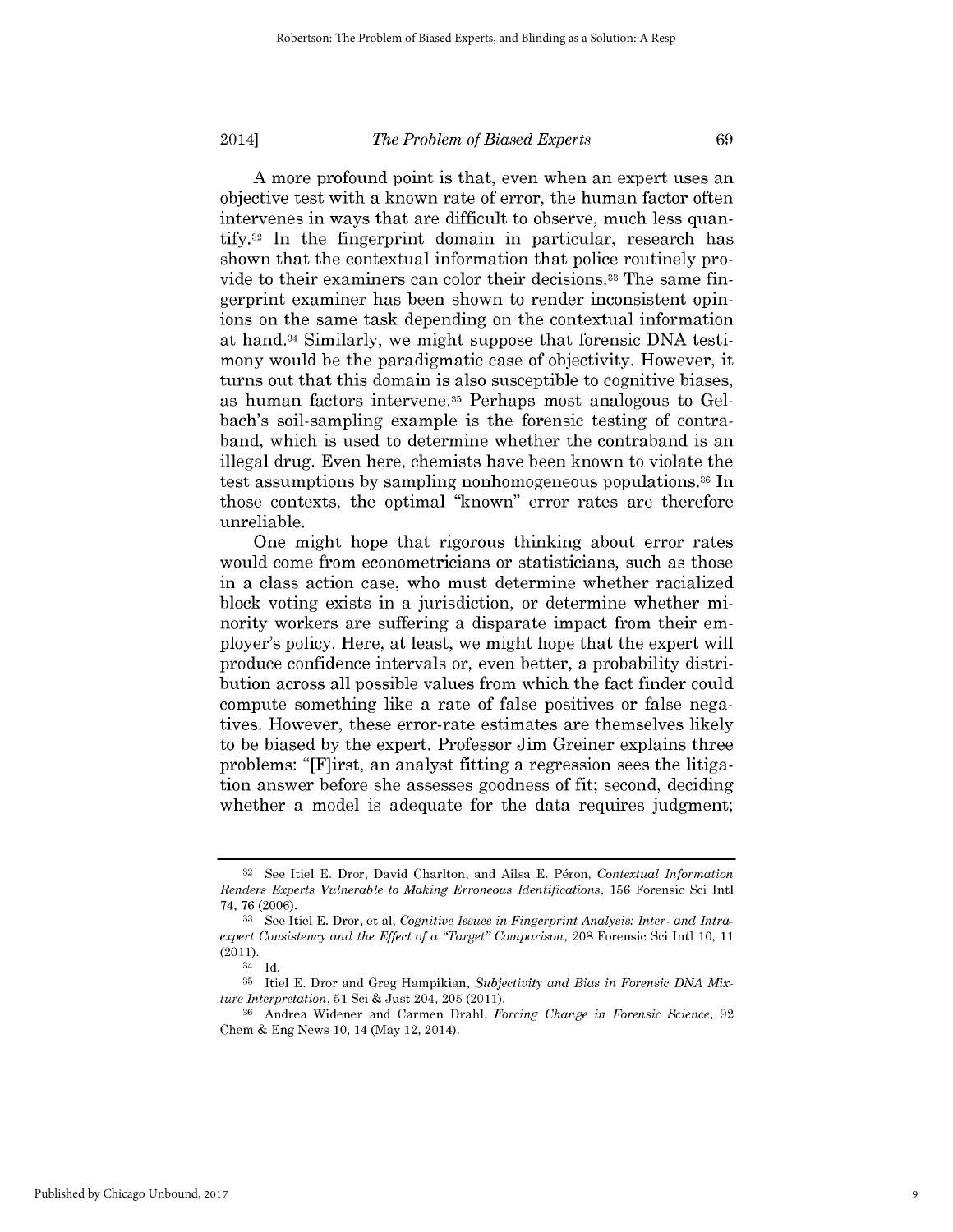## *The University of Chicago Law Review Dialogue* **70 [81:61**

and third, adding or removing variables from a regression can result in wholesale changes to the results."37

In theory, many of these human factors could be resolved through robust blinding processes. And remaining factors could be incorporated into sophisticated error-rate estimates with significant investments in error-rate testing with known cases. However, those estimates will be accurate only to the extent that they are calibrated to the particular expert rendering an opinion on a particular case in a particular context. Thus, Gelbach's epistemological point would seem to be correct in a vanishingly small set of cases.

Even there, while it may be theoretically possible for a Bayesian fact finder to integrate the two estimates for each expert's error rate into a single posterior probability, it seems doubtful that a jury has the capacity or inclination to actually integrate the expert opinions in this way.38 For practical purposes, a litigant may have to assume that the fact finders will take expert opinions at face value, such that a negative and positive opinion roughly cancel each other out, with unpredictable noise directing the outcome.

Nonetheless, perhaps one could make Gelbach's point about litigation strategy in a less formal way. Rather than think about divergent error rates, let us just recognize the obvious point that some expert opinions will be more persuasive to the fact finder than others, and this will remain true for blinded experts. Therefore, two disagreeing blinded-expert opinions will not necessarily cancel each other out in the eyes of a fact finder. Thus, when a rational litigant receives an unfavorable blinded opinion, it may sometimes perceive that—for whatever reason—the opinion is not likely to be very persuasive to the fact finder. **If** so, the rational litigant might perceive disclosure of that opinion to be a rather small cost that does not deter a second draw from the blinded-expert pool.

However, even in this looser formulation, this analysis overlooks the alternative strategy of hiding the unfavorable opinion

**<sup>37</sup> D.** James Greiner, Causal Inference *in Civil Rights Litigation,* 122 Harv L Rev **533,** 544 (2008).

**<sup>38</sup>**Even **highly** intelligent experts have consistently been shown to fail to properly integrate information about divergent error rates. See generally A.K. Ghosh, K. Ghosh, and **P.J.** Erwin, *Do Medical Students and Physicians Understand Probability?, 97* **Q J** Med **53** (2004).